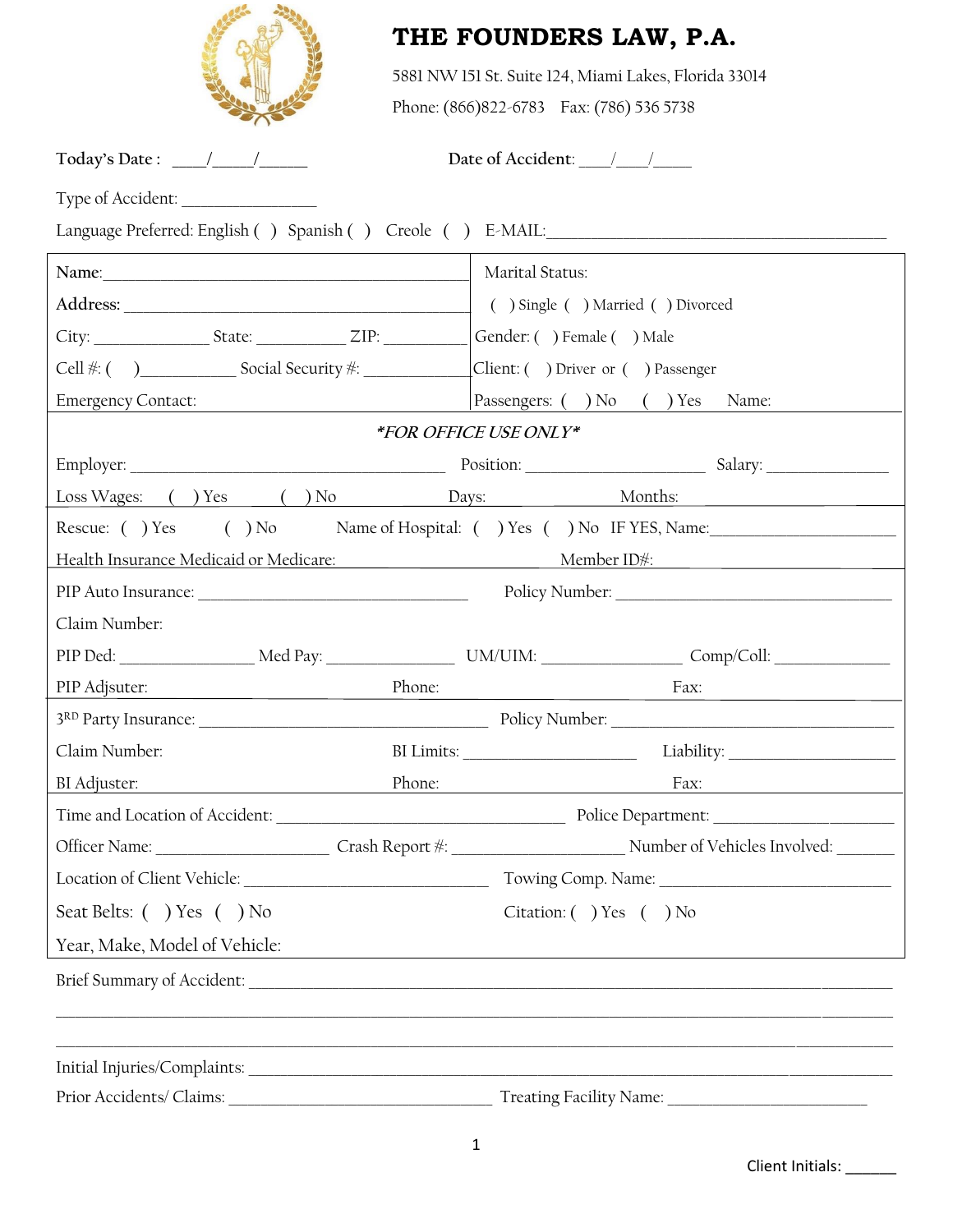# **THE FOUNDERS LAW, P.A.**

*Personal Injury Attorneys*

Robert C. Dominguez, Esquire 5881 NW 151st Street *Robert@thefounderslaw.com* Suite 124

Miami Lakes, Florida 33027 Phone (866) 822-6783 Fax (786) 536-5738

#### **AUTHORIZATION FOR HEALTH INFORMATION DISCLOSURE**

**This form complies with the HIPAA Privacy Rule**

| Release from: | Client's Name: |  |
|---------------|----------------|--|
|               | $D/O/B$ :      |  |
|               | $D/O/L$ :      |  |

**This is your patient's request for records pursuant to the Florida Administrative Code §64B8-10.003**. Accordingly, the undersigned patient hereby authorizes you, the above listed medical provider(s), to disclose ANY AND ALL protected health/medical information you possess or have access to pertaining to the above-captioned patient and accident date. I specifically authorize you to provide any and all medical bills and reports; x-rays and/or MRI reports (films only if specifically requested); hospital bills and records; information and/or data which you possess or have access to which in any way relates to the undersigned patient and his/her date of accident to **The Founders Law, P.A., 5881 N.W 151 Street, Suite #125, Miami Lakes, Fl 33014.**

The information to be disclosed concerns the services rendered from the accident date and all subsequent services related to the accident. The purpose of the request for this information is for the preparation of a legal case. This authorization will expire at four years from date of loss which is

I understand that I have the right to revoke this authorization at any time. I understand that my revocation must be in writing and addressed to the privacy officer of the above named facility authorized to make this disclosure. I understand that revocation does not apply to information that has already been released in response to this authorization.

I understand that any disclosure of information may be subject to re-disclosure by the recipient and may no longer be protected by federal or state law. I understand that I need not sign this authorization to assure treatment. I understand that I may inspect and/or copy the information to be disclosed. I understand that authorizing the disclosure is voluntary. I understand that if I have any questions about the disclosure of my health information, I may contact the privacy officer at the facility listed above that is authorized to disclose this information and request a copy of this authorization.

I understand that my health record may include information pertaining to the treatment of drug and alcohol abuse, mental illness, acquired immunodeficiency syndrome (AIDS), or immunodeficiency virus (HIV), sexually transmitted diseases, tuberculosis or genetics.

\_\_\_\_\_\_\_\_\_\_\_\_\_\_\_\_\_\_\_\_\_\_\_\_\_\_\_\_\_\_\_\_\_\_\_\_\_\_\_\_\_\_\_\_\_\_\_\_\_\_ Signature of Client *or* Authorized Representative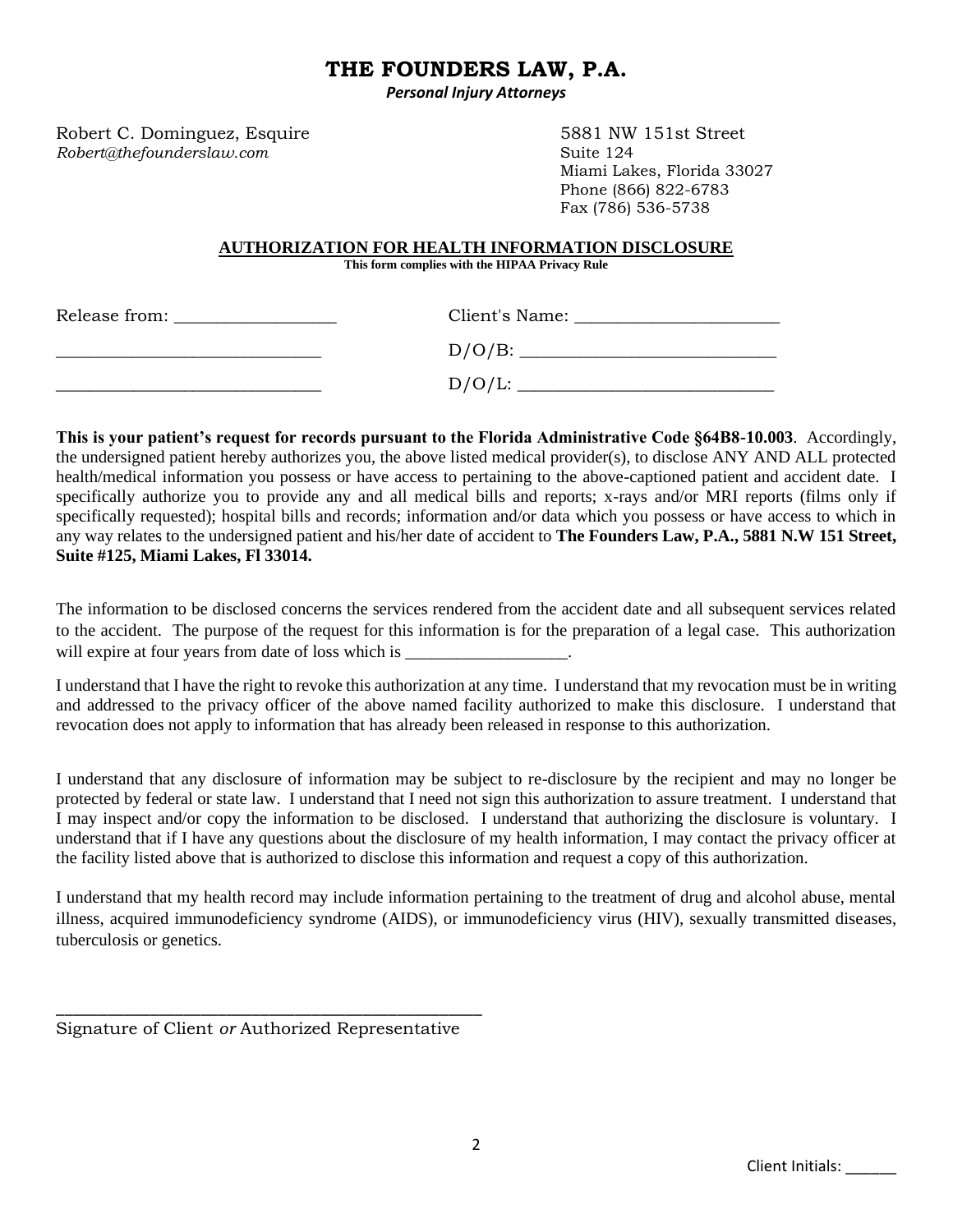## **THE FOUNDERS LAW, P.A.**

*Personal Injury Attorneys*

Robert C. Dominguez, Esquire 5881 NW 151st Street *Robert@Dominguez-Law.com* Suite 124

Miami Lakes, Florida 33027 Phone (866) 822-6783 Fax (786) 536-5738

### **AUTHORITY TO REPRESENT**

The undersigned client, does hereby retain and employ **THE FOUNDERS LAW, P.A**. as my Attorneys to represent me/us in my/our claims for damages against Insurance Co(At-Fault Individual), or any other person(s), firm(s) or corporation(s) liable therefore, resulting from an accident, which occurred on incident date. My/Our Attorneys may associate such other co-counsel as they deems necessary in the handling of this claim(s).

The undersigned client(s) has/have, before signing this contract, received and read the *Statement of Client's Rights*, and understands each of the rights set forth therein. The undersigned client(s) has/have signed the *Statement of Client's Rights* and received a signed copy to keep to refer to while being represented by the undersigned.

This contract may be cancelled by written notification to The Founders Law, P.A. and/or their attorneys at any time within three (3) business days of the date the contract was signed, as shown below and if cancelled the client(s) shall not be obligated to pay any fees to The Founders Law, P.A. and/or their attorneys for the work performed during that time. If The Founders Law, P.A. and/or their attorneys have advanced funds to others in representation of the client(s), The Founders Law, P.A. and/or their attorneys entitled to be reimbursed for such amounts as they have reasonably advanced on behalf of the client(s).

As compensation for their services, I/We agree to pay to The Founders Law, P.A. and/or their attorneys from the proceeds of any amount recovered, the following fees (in accordance with the Florida Supreme Court guidelines):

33.33% (1/3) of any recovery up to \$1 million through the time of filing an answer or the demand for appointment of arbitrators; 40% of any recovery up to \$1 million through the trial of the case; plus, 30% of any recovery between \$1-2 million; plus, 20% of any recovery in excess of \$2 million.

However, if a Defendant admits liability at the time of filing an Answer and requests a trial only on damages, then and in that event, the fees shall be:

1/3 of any recovery up to \$1 million from that defendant through trial; plus, 20% of any recovery from that defendant between \$1-2 million; plus, 15% of any recovery from that defendant in excess of \$2 million. 5% of any recovery if an appeal is necessary. Such 5% may be in addition to the fee limitations stated above.

It is understood and agreed that this employment is upon a contingent fee basis, and if no recovery is made, I/We will not be indebted to The Founders Law, P.A. and/or their attorneys for any sum whatsoever as Attorney's Fees; however, in the event that I/We terminate such employment I/We shall be indebted to my The Founders Law,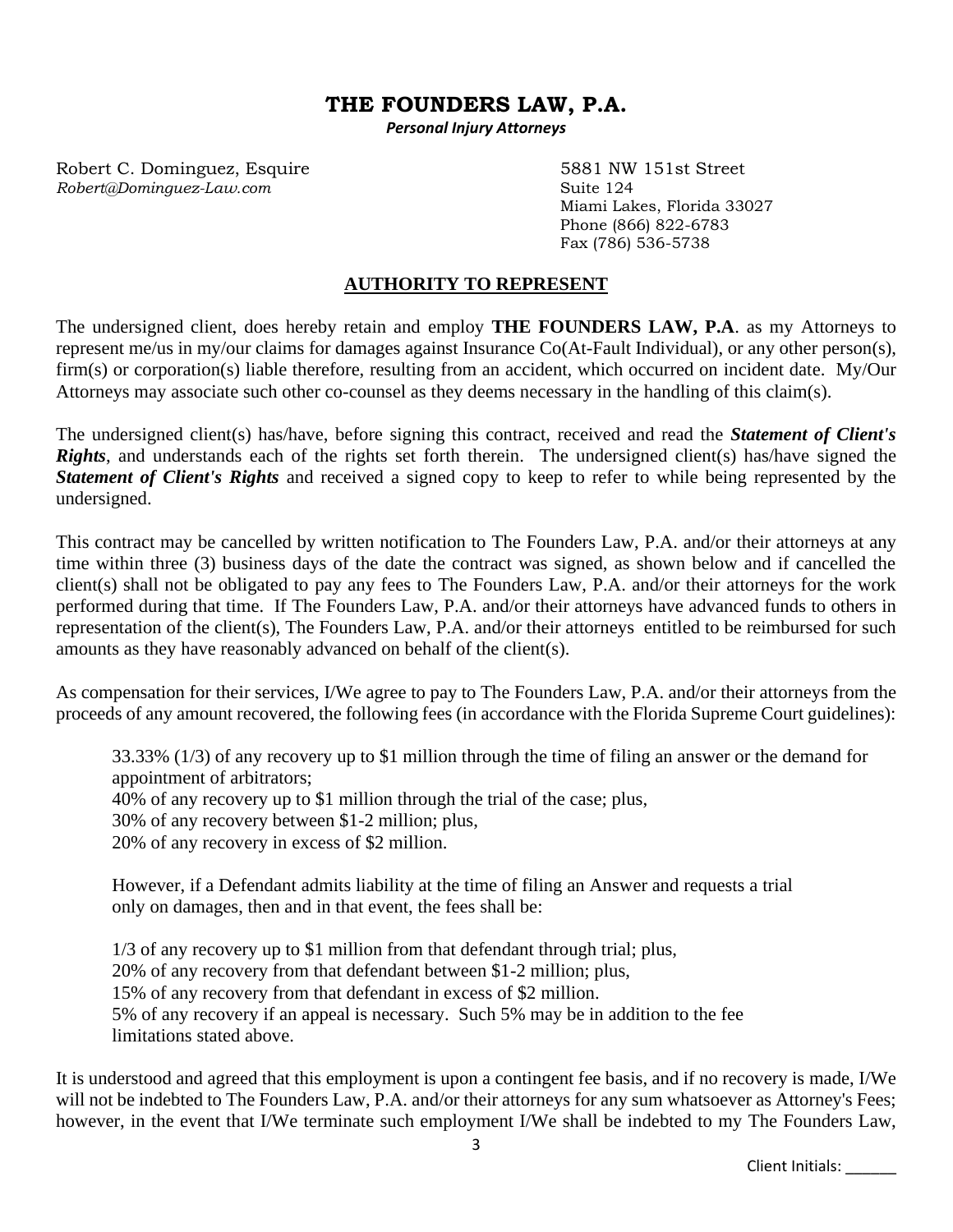P.A. for the sum of \$500.00 per hour for time expended from the date of employment until the actual transfer of my file to another attorney or the time of termination, whichever occurs last.

I/We also agree to pay the expenses incurred in the preparation, handling, investigation, prosecution, and should it become necessary to file suit, the Court costs, in my/our claims.

Dated at \_\_\_\_\_\_\_\_\_, County of \_\_\_\_\_\_\_\_\_\_\_, Florida, this \_\_\_\_\_\_\_ day of \_\_\_\_\_\_\_\_\_,

\_\_\_\_\_\_\_\_\_\_\_\_\_\_\_\_\_\_\_\_\_\_\_\_\_\_\_\_\_\_\_\_\_\_\_\_\_\_\_\_\_ CLIENT

### CLIENT

The above employment is hereby accepted upon the terms stated herein.

\_\_\_\_\_\_\_\_.

### **THE FOUNDERS LAW, P.A.**

 $BY:$ 

\_\_\_\_\_\_\_\_\_\_\_\_\_\_\_\_\_\_\_\_\_\_\_\_\_\_\_\_\_\_\_\_\_\_\_\_\_\_\_\_\_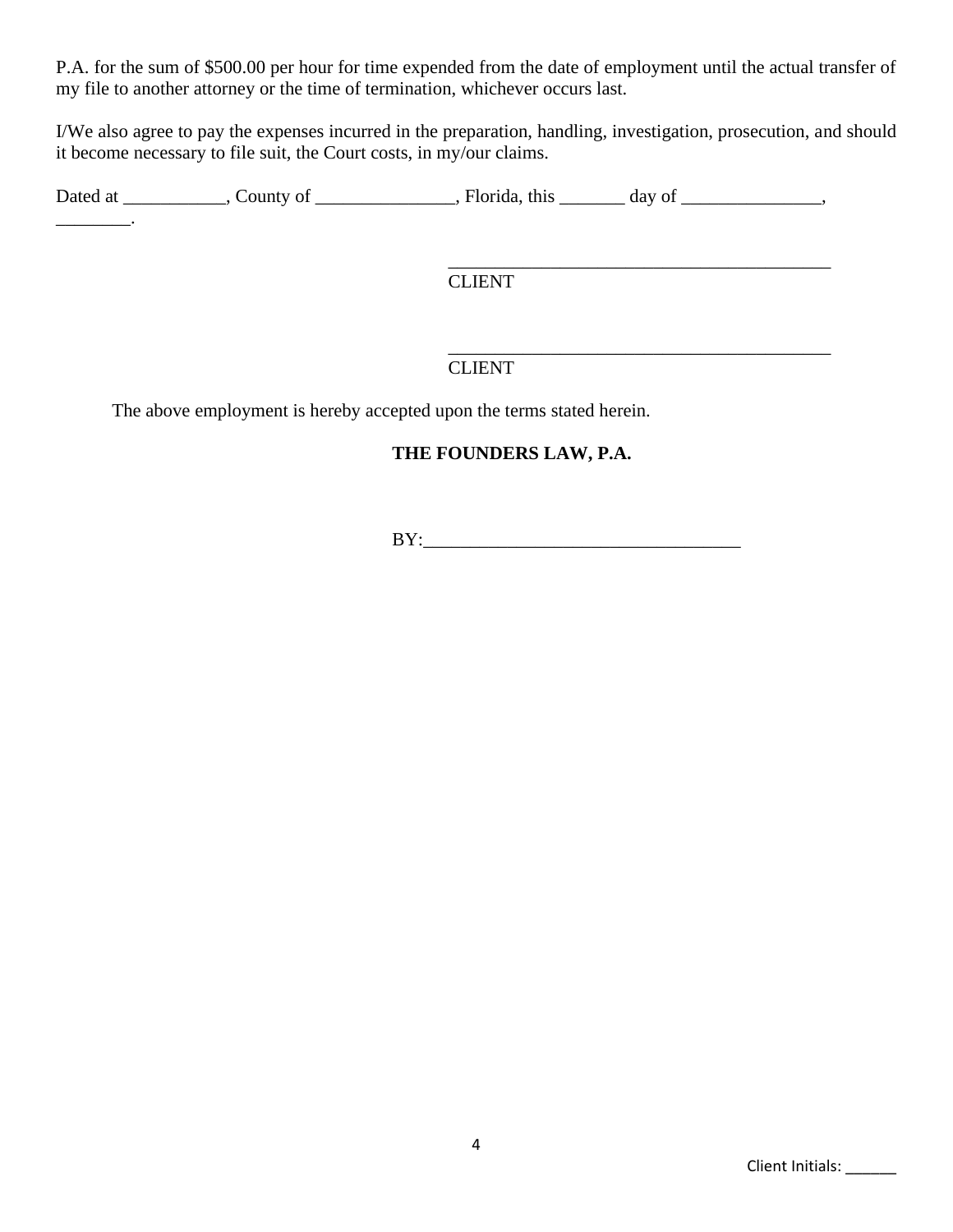# **THE FOUNDERS LAW, P.A.** *Personal Injury Attorneys*

Robert C. Dominguez, Esquire 5881 NW 151st Street *Robert@Dominguez-Law.com* Suite 124

Miami Lakes, Florida 33027 Phone (866) 822-6783 Fax (786) 536-5738

#### **POWER OF ATTORNEY - LIMITED**

I/We, the undersigned, hereby authorize and empower, **THE FOUNDERS LAW, P.A**., as attorney for me/us, to act with the power of attorney on my/our behalf, and in the interest of time, I/We hereby authorize said THE FOUNDERS LAW, P.A. to sign my/our name(s) to a release for the purpose of getting my claim settled more promptly and expeditiously.

Also, in the interest of time and for more efficiency in the handling of my/our claim(s), I/We hereby authorize THE FOUNDERS LAW, P.A. to sign my/our name(s) on any checks received by this office for:

- (A) No-fault benefits
- (B) Medical payment benefits
- (C) Settlement checks

These powers are given with the understanding, and specific instructions, that my/our name(s) is/are not to be signed on any release and/or check unless I/We am/are furnished with a photocopy of the release and/or check.

This power of attorney is good until revoked in writing by me/us, and is specifically related to my/our claim(s) for injuries from an accident which occurred on the  $\_\_\_\_\_\_\_\_\$  day of  $\_\_\_\_\_\_\_\_\_\_\_\_\_\_\_\_\_\_\_$ 

\_\_\_\_\_\_\_\_\_\_\_\_\_\_\_\_\_\_\_\_\_\_\_\_\_\_\_\_\_(CLIENT)

 $CLIENT)$ 

**SWORN TO and SUBSCRIBED** before me this \_\_\_\_ day of \_\_\_\_\_\_\_\_\_, \_\_\_\_\_\_.

\_\_\_\_\_\_\_\_\_\_\_\_\_\_\_\_\_\_\_\_\_\_\_\_\_\_\_\_\_\_\_\_\_\_ NOTARY PUBLIC, State of Florida at Large

My Commission Expires: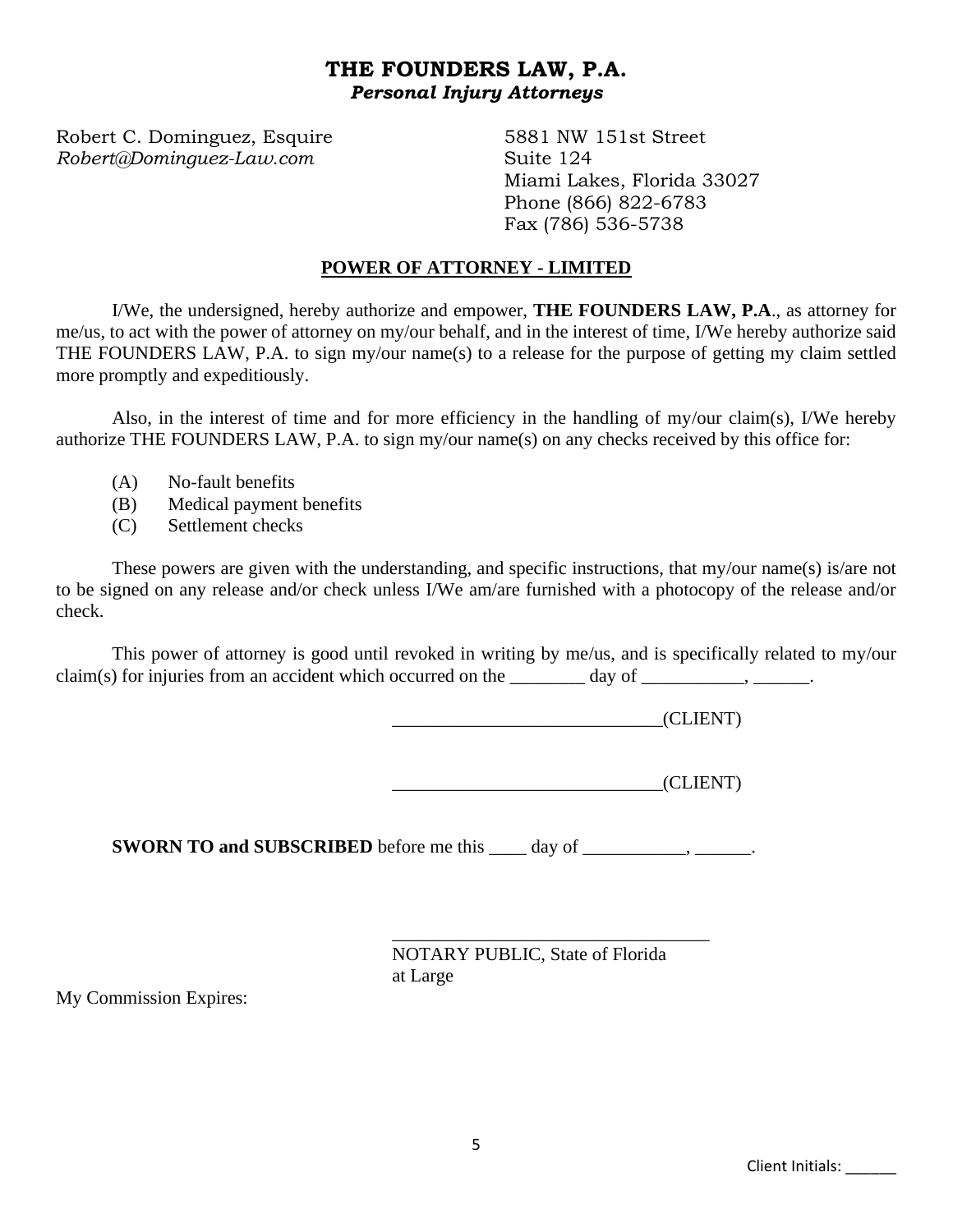### **STATEMENT OF CLIENT'S RIGHTS**

Before you, the prospective client(s), arrange a contingency fee agreement with a lawyer, you should understand this Statement of your rights as a client(s). This is not part of the actual contract between you and your lawyer, but as a prospective client(s), you should be aware of these rights:

1. There is no legal requirement that a lawyer charge a client(s) a set fee or a percentage of money recovered in a case. You, the client(s), have the right to talk with your lawyer about the proposed fee and to bargain about the rate of percentage as in any other contact. If you do not reach an agreement with one lawyer you may talk with other lawyers.

2. Any contingency fee contract must be in writing and you have three (3) business days to reconsider the contract. You may cancel the contract without any reason if you notify your lawyer in writing within three (3) business days of signing the contract. If you withdraw from the contract within the first three (3) business days you do not owe the lawyer a fee although you may be responsible for the lawyer's actual costs during that time. If your lawyer begins to represent you, your lawyer may not withdraw from the case without giving you notice, delivering necessary papers to you, and allowing you time to employ another lawyer. Often, your lawyer must obtain court approval before withdrawing from a case. If you discharge your lawyer without good cause after the three-day period, you may have to pay a fee for work the lawyer has done.

3. Before hiring a lawyer, you, the client(s), have the right to know about the lawyer's education, training and experience. If you ask, the lawyer should tell you specifically about his or her actual experience dealing with cases similar to yours. If you ask, the lawyer should provide information about special training or knowledge and give you this information in writing if you request it.

4. Before signing a contingency fee contact with you, a lawyer must advise you whether he or she intends to handle your case alone or whether other lawyers will be helping with the case. If your lawyer intends to refer the case to other lawyers he or she should tell what kind of fee sharing agreement will be made with the other lawyers. If lawyers from different law firms will represent you, at least one lawyer from each firm must sign the contingency fee contract.

5. If your lawyer intends to refer your case to another lawyer or counsel with other lawyers, your lawyer should tell you about that at the beginning. If your lawyer takes the case and later decides to refer it to another lawyer or to associate with other lawyers, you should sign a new contract which includes the new lawyers. You, the client, also have the right to consult with each lawyer working on your case and each lawyer is legally responsible for the acts of the other lawyers involved in the case.

6. You, the client(s), have the right to know in advance how you will need to pay the expenses and legal fees at the end of the case. If you pay a deposit in advance for the costs, you may ask reasonable questions about how the money will be or has been spent and how much of it remains unspent. Your lawyer should give you a reasonable estimate about future necessary cost. If your lawyer agrees to lend or advance you money to prepare or research the case, you have the right to know periodically how much money your lawyer has spent on your behalf. You also have the right to decide, after consulting with your lawyer, how much money is to be spent to prepare a case. If you pay the expenses, you have the right to decide how much to spend. Your lawyer should also inform you whether the fee will be based on the gross amount recovered or on the amount minus the costs.

7. You, the client(s), have the right to be told by your lawyer about possible adverse consequences if you lose the case. Those adverse consequences might include money which have to pay to your lawyer for the costs, and liability you might have for attorney's fees to the other side.

Client Initials: \_\_\_\_\_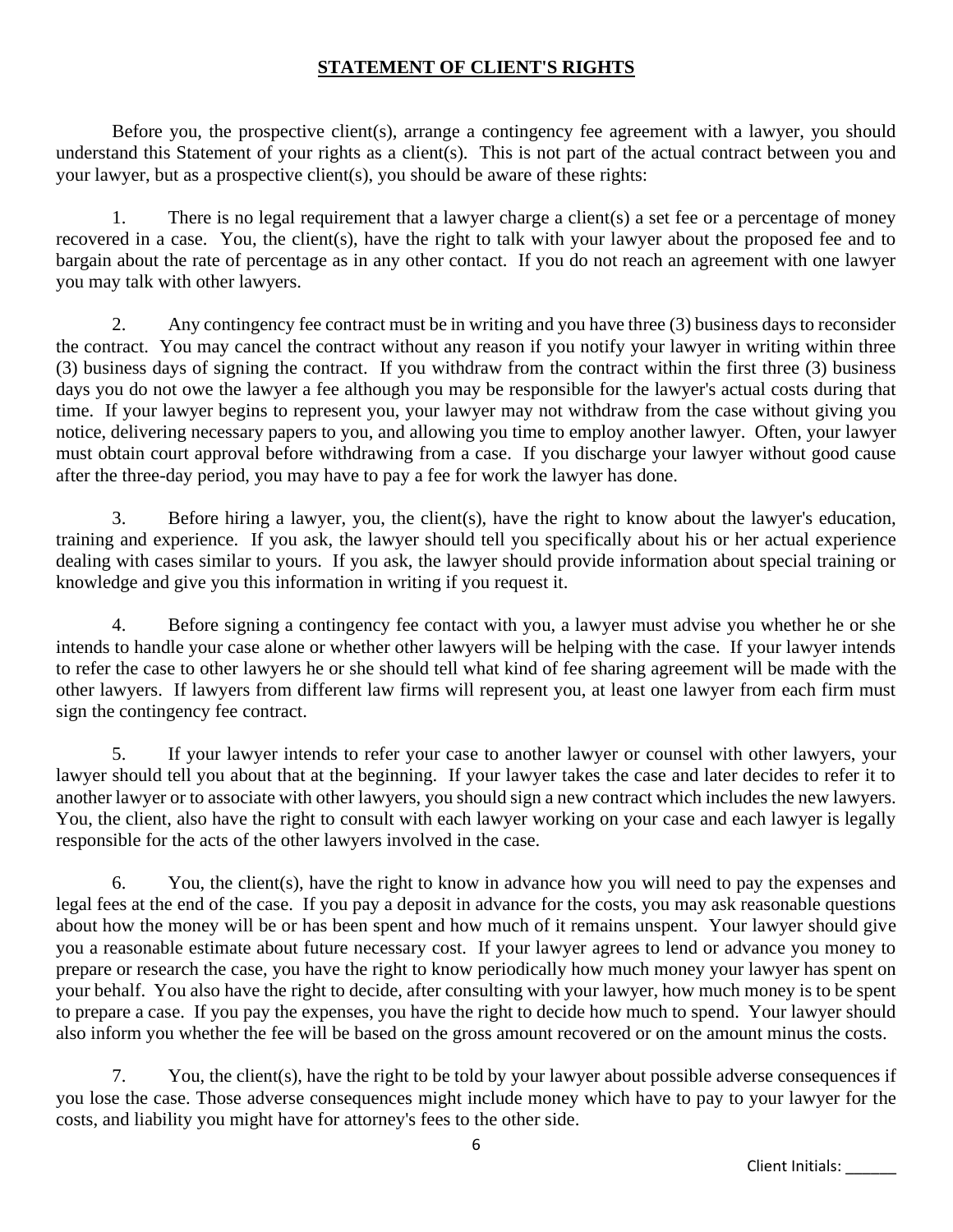8. You, the client, have the right to receive and approve a closing statement at the end of the case before you pay any money. The statement must list all of the financial details of the entire case, including the amount recovered, all expenses, and a precise statement of your lawyer's fee. Until you approve the closing statement you need not pay any money to anyone, including your lawyer. You also have the right to have every lawyer or law firm working on your case sign this closing statement.

9. You, the client(s), have the right to ask your lawyer at reasonable intervals how the case is progressing, and to have these questions answered to the best of your lawyer's ability.

 10. You, the client(s), have the right to make the final decision regarding settlement of a case. Your lawyer must notify you of all offers of settlement before and after the trial. Offers during the trial must be immediately communicated and you should consult with your lawyer regarding whether to accept a settlement. However, you must make the final decision to accept or reject a settlement.

 11. If at any time, you, the client(s), believe that your lawyer has charged an excessive or illegal fee, you, the client(s), have the right to report the matter to the Florida Bar, the agency that oversees the practice and behavior of all lawyers in Florida. For information on how to reach the Florida Bar, call (904) 222-5286, or contact the local bar association. Any disagreement between you and your lawyer about a fee can be taken to court and you may wish to hire another lawyer to help you resolve this disagreement. Usually fee disputes must be handled in a separate lawsuit.

|  | Jated at | Jounty of | this<br>Florida | day of |  |
|--|----------|-----------|-----------------|--------|--|
|--|----------|-----------|-----------------|--------|--|

\_\_\_\_\_\_\_\_.

\_\_\_\_\_\_\_\_\_\_\_\_\_\_\_\_\_\_\_\_\_\_\_\_\_\_\_\_\_\_\_\_\_\_ \_\_\_\_\_\_\_\_\_\_\_\_\_\_\_\_\_\_\_\_\_\_\_\_\_\_\_\_\_\_\_\_\_\_\_\_

CLIENT NAME CLIENT SIGNATURE

## **THE FOUNDERS LAW, P.A.**

 $BY:$